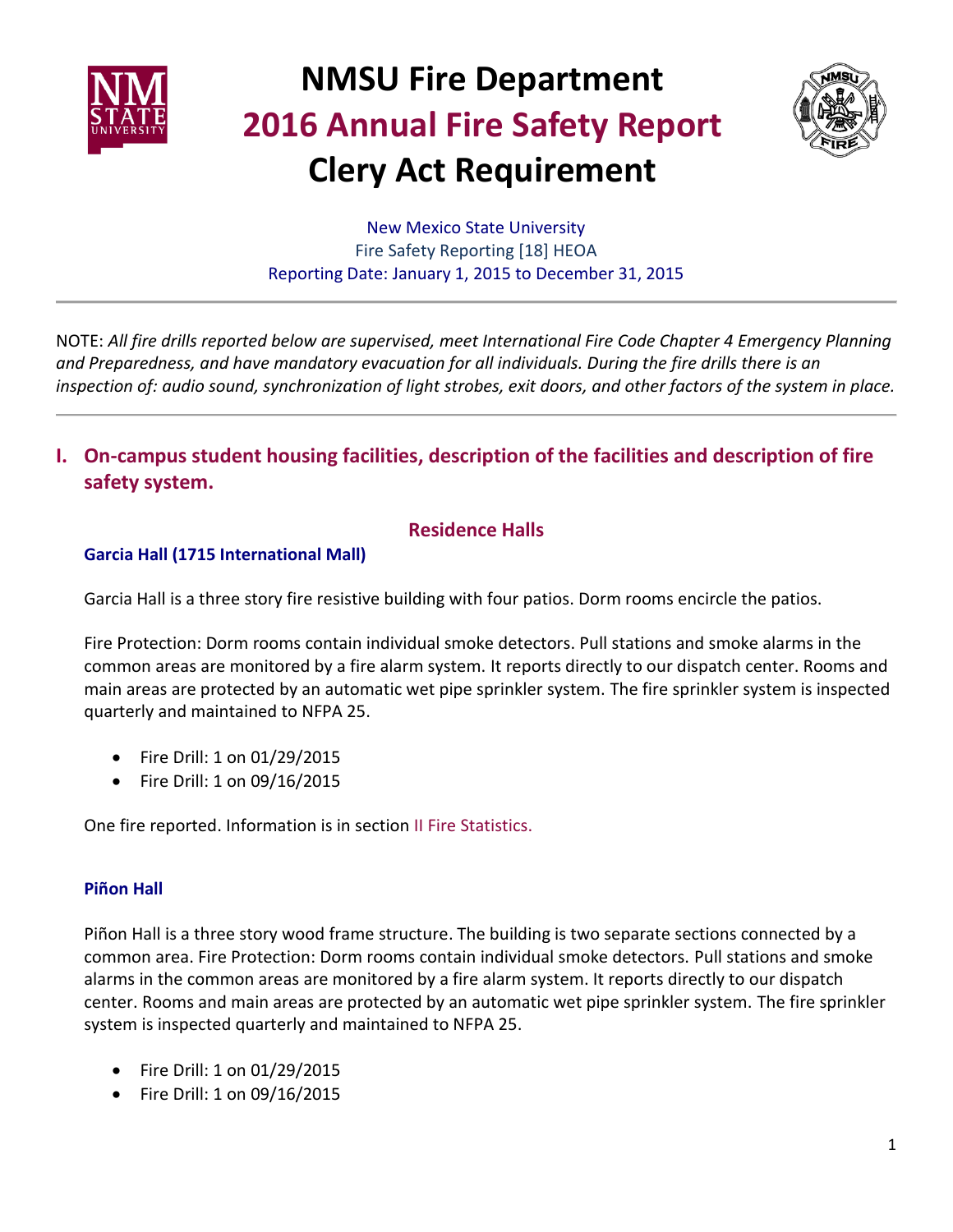



## **Rhodes-Garrett-Hamiel (RGH)**

RGH is a three story fire resistive building with traditional dorm rooms off the main hallway.

Fire Protection: Dorm rooms contain individual smoke detectors. Pull stations in the common areas are monitored by a fire alarm system. It reports directly to our dispatch center. Hallways and corridors are protected by with an automatic wet pipe sprinkler system. The fire sprinkler system is inspected quarterly and maintained to NFPA 25.

- Fire Drill: 1 on 01/28/2015
- Fire Drill: 1 on 09/08/2015

## **Campus Apartments**

### **Cervantes Village**

Cervantes Village are multiple single story wood frame buildings, they contain one, two, and four bedroom apartments.

Fire Protection: The rooms contain individual smoke detectors and CO alarm detectors.

Six fires reported. Information is in section II Fire Statistics.

Five fires considered suspicious. Information is in section II Arson Fires.

### **Chamisa Village I & II**

Chamisa Village is a complex made-up of three story wood frame buildings. Apartments come in two and four bedroom layouts.

Fire Protection**:** Apartments contain individual smoke detectors. Pull stations and smoke alarms in the common areas are monitored by a fire alarm system. It reports directly to our dispatch center. Rooms and main areas are protected by an automatic wet pipe sprinkler system. The fire sprinkler system is inspected quarterly and maintained to NFPA 25.

Chamisa Village I

- Fire Drill: 1 on 01/27/2015
- Fire Drill: 1 on 09/10/2015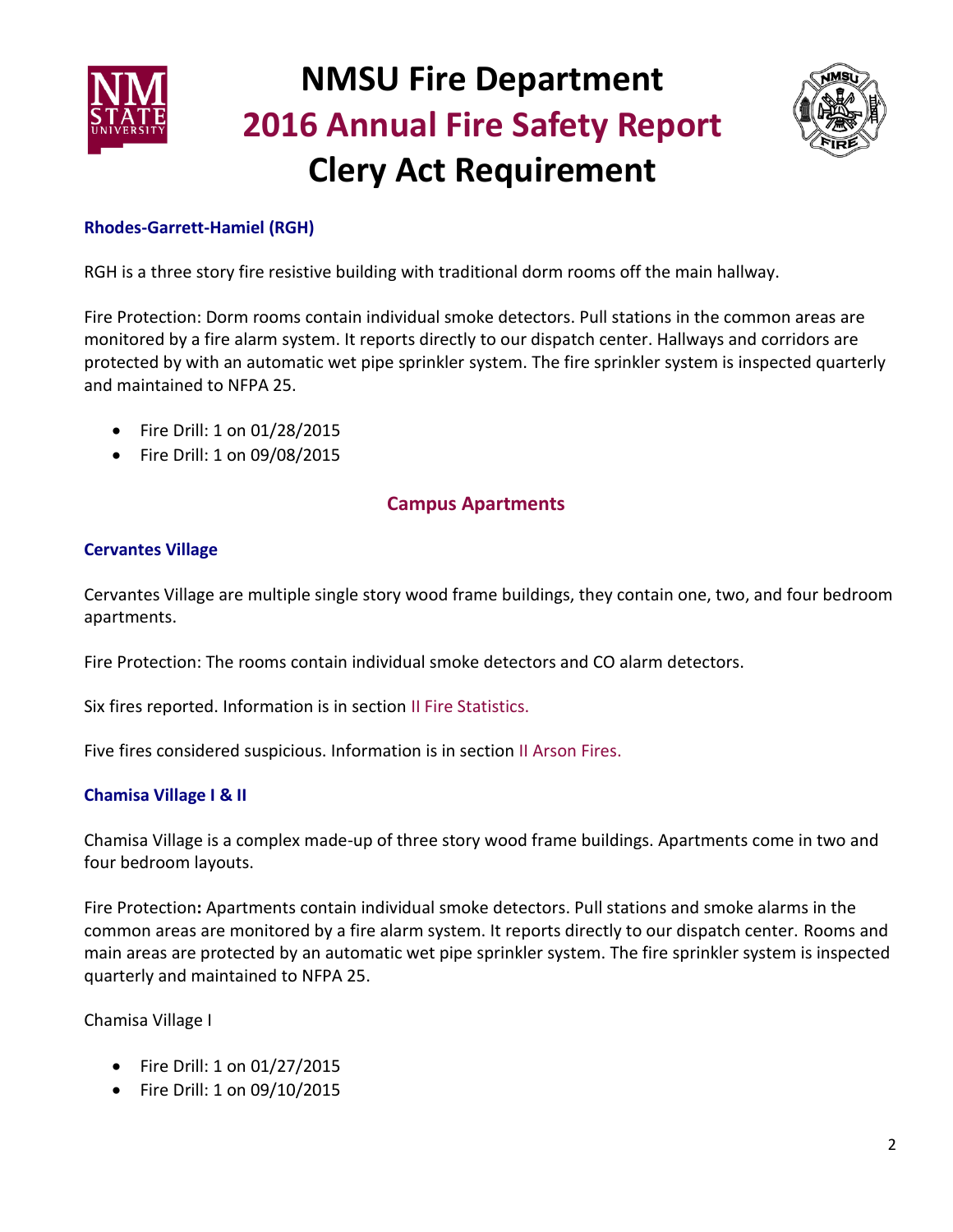



Chamisa Village II

- Fire Drill: 1 on 01/27/2015
- Fire Drill: 1 on 09/10/2015

Two fires reported. Information is in section II Fire Statistics.

### **Vista Del Monte (3540 Research Dr.)**

Vista Del Monte is a complex made up of two story wood frame buildings. Apartments are in two-bedroom configuration.

Fire Protection: Apartments contain individual smoke detectors and CO detectors.

Two fires reported. Information is in section II Fire Statistics.

## **Family Housing**

### **Tom Fort and Sutherland Villages (426 McArthur Dr.)**

Tom Fort and Sutherland are single-family, single story fire resistive homes.

Fire Protection: The homes contain individual smoke detectors and CO detectors.

One fire reported. Information is in section II Fire Statistics.

### **Cole Village (2215 John Loveland Ave.)**

Cole Village are two story fire resistive town houses, they are two bedrooms configuration.

Fire Protection: Each home contains individual smoke detectors and CO detectors.

One fire reported. Information is in section II Fire Statistics.

## **Greek Housing**

### **Greek & ROTC West (Buildings 100-400)**

Greek Complex West is made up of four sections. They are single story fire resistive dormitory buildings.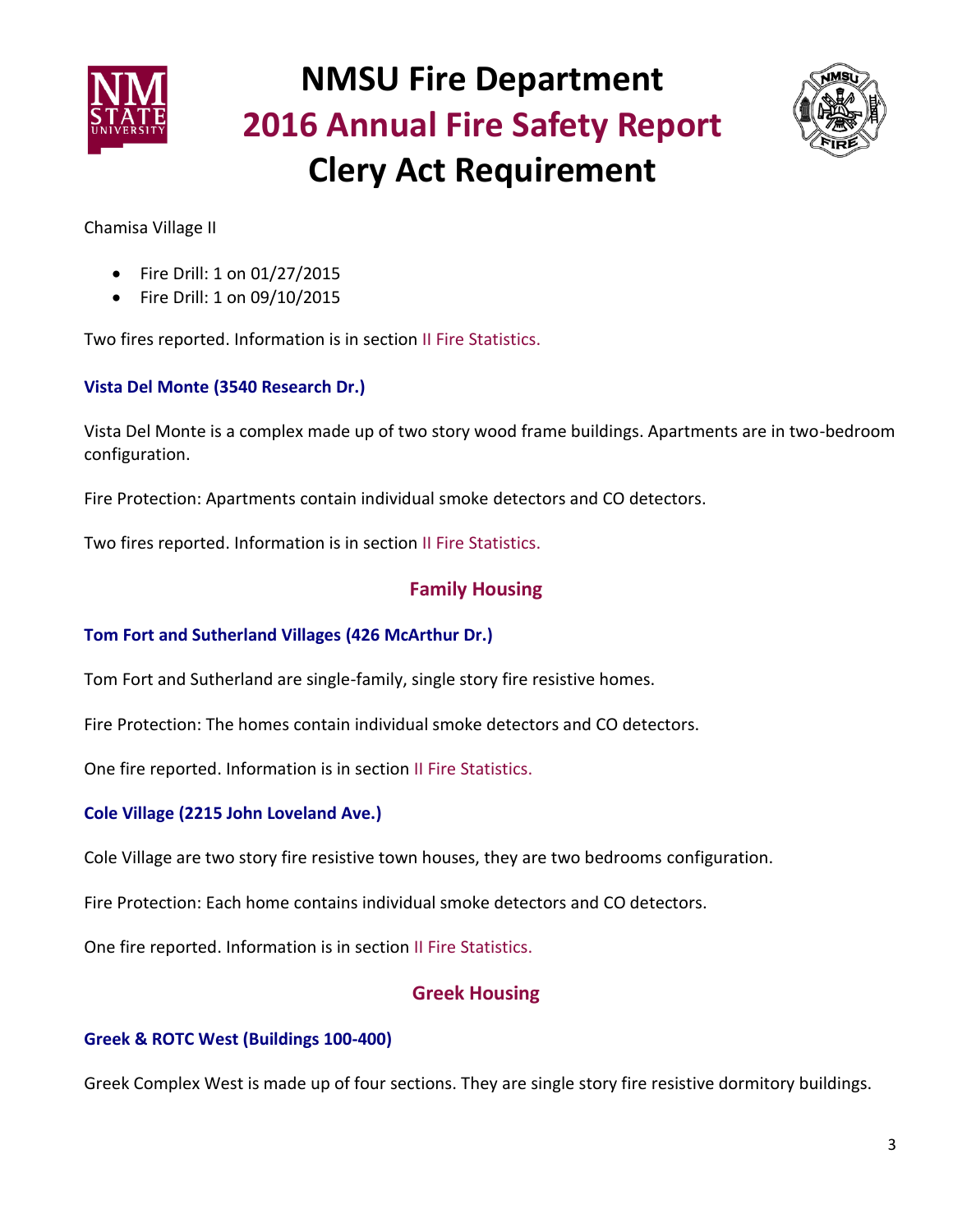



Fire Protection: Dorm rooms contain individual smoke detectors. Pull stations are monitored by a fire alarm system. It reports directly to our dispatch center.

- Fire Drill: 1 on 01/29/2015
- Fire Drill: 1 on 09/10/2015

#### **Greek Complex East (Buildings 500-800)**

Greek Complex East is made up of four, two story wood frame building, each section contains four bedrooms.

Fire Protection: Pull stations and smoke detectors in the hallways, they are monitored by a fire alarm system. The system reports directly to our dispatch center. Each individual bedroom has a smoke detector in place; they are not on the fire alarm reporting system.

- Fire Drill: 1 on 01/29/2015
- Fire Drill: 1 on 09/10/2015

One fire reported. Information is in section II Fire Statistics.

### **Chi Omega**

Chi Omega is a residential sorority, two story wood frame home.

Fire Protection: Bedrooms contain individual smoke detectors. Smoke alarms in the common areas are monitored by a fire alarm system. It reports directly to our dispatch center. Rooms and common areas are covered by an automatic wet pipe sprinkler system. The fire sprinkler system is inspected quarterly and maintained to NFPA 25.

- Fire Drill: 1 on 01/29/2015
- Fire Drill: 1 on 09/08/2015

#### **Delta Zeta**

Delta Zeta is a residential sorority, single story wood frame home.

Dorm rooms contain individual smoke detectors. Smoke alarms in the common areas are monitored by a fire alarm system. It reports directly to our dispatched center. Rooms and common areas are covered by an automatic wet pipe sprinkler system. The fire sprinkler system is inspected quarterly and maintained to NFPA 25.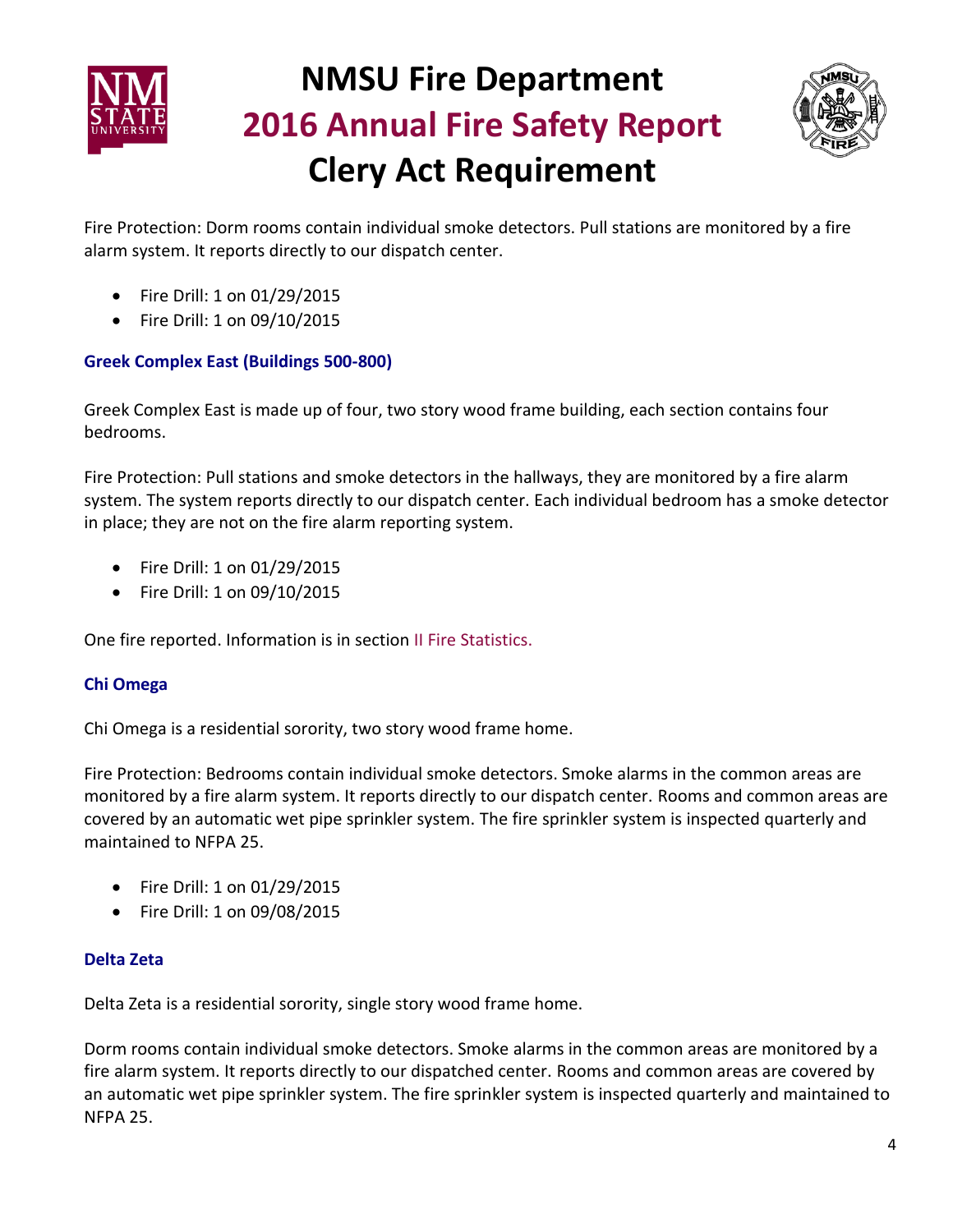



- Fire Drill: 1 on 01/29/2015
- Fire Drill: 1 on 09/08/2015

## **Zeta Tau Alpha**

Zeta Tau Alpha is a residential sorority, two story wood frame home.

Fire Protection: Smoke detectors throughout the building and pull stations in the hallways are monitored by a fire alarm system. It reports directly to our dispatch center. Rooms and common areas are covered by an automatic wet pipe sprinkler system. The fire sprinkler system is inspected quarterly and maintained to NFPA 25.

- Fire Drill: 1 on 01/29/2015
- Fire Drill: 1 on 09/08/2015

## **Academic Buildings**

### **Business Complex Center (1320 University Avenue)**

Business Complex Center is a multi-story Fire Resistive Non-Combustible building that houses offices, lecture rooms, and classrooms.

Fire Protection: Business Complex Center is equipped with a full addressable fire alarm system.

Fire Drill on 09/08/2015

### **International Public Policy Building (3014 McFie Circle)**

International Public Policy Building (IPP) is a multi-story Fire Resistive Non-Combustible building that houses offices, lecture rooms, and classrooms.

Fire Protection: IPP is equipped with a full addressable fire alarm system and a sprinkler fire suppression system.

Fire Drill on 09/08/2015

One fire reported at Burrell College. Information is in section II Fire Statistics.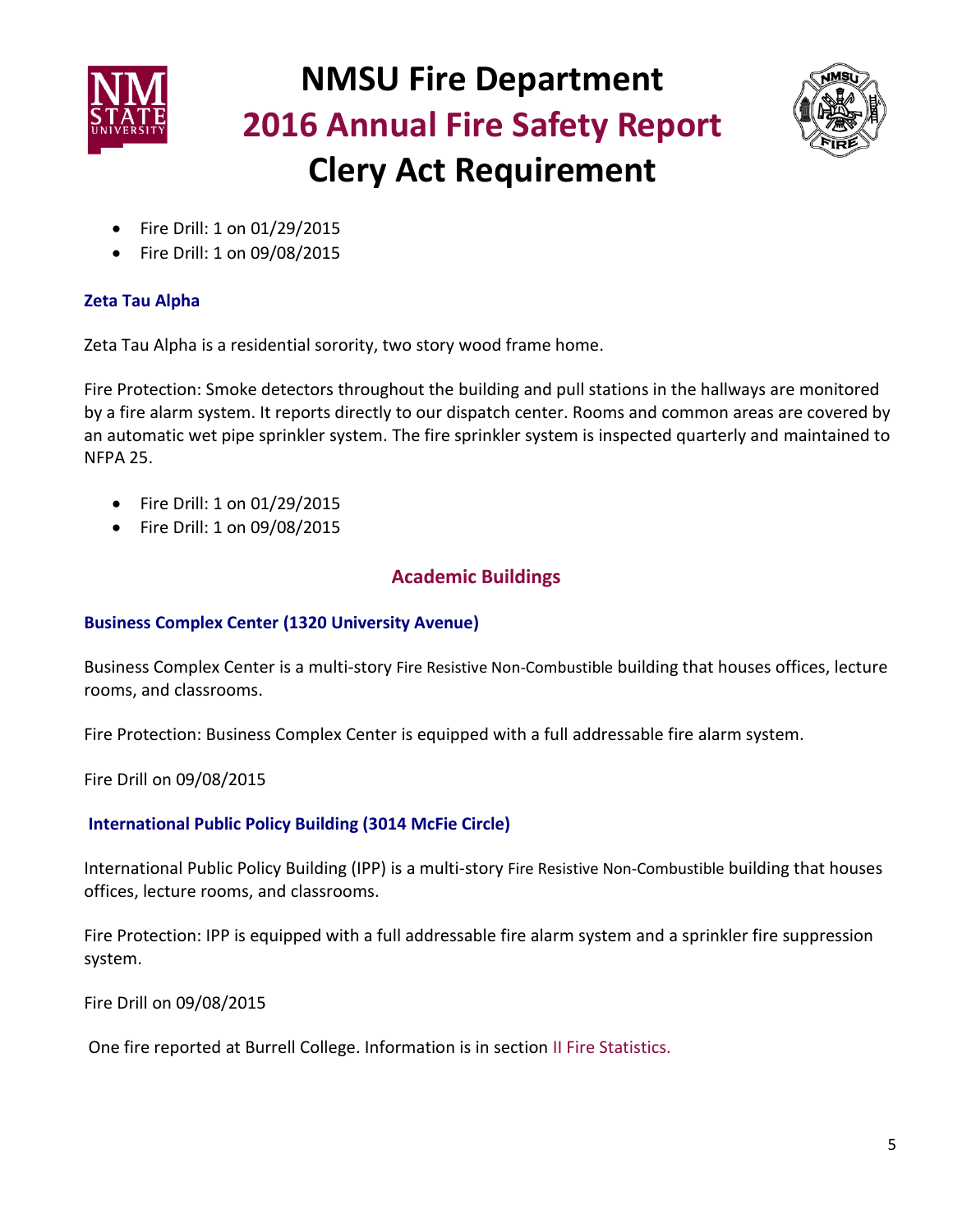



## **Non-Academic Buildings**

### **Dove Hall (1305 North Horseshoe)**

Dove Hall is a Fire Resistive Non-Combustible building that houses offices.

Fire Protection: Dove Hall is equipped with a full addressable fire alarm system and is covered by an automatic wet pipe sprinkler system. The fire sprinkler system is inspected quarterly and maintained to NFPA 25.

Fire Drill on 09/09/2015

### **Garcia Annex (3024 Andrew Wall Place)**

Garcia Annex is a Fire Resistive Non-Combustible building that houses offices, lecture rooms, and individual clinical rooms.

Fire Protection: Garcia Annex is equipped with a full addressable fire alarm system.

Fire Drill on 09/16/2015

### **Kent Hall (1280 University Avenue)**

Kent Hall is a Fire Resistive Non-Combustible building that houses offices and a two-winged museum.

Fire Protection: Kent Hall is equipped with a full addressable fire alarm system.

Fire Drill on 09/08/2015

Four fires reported in non-academic buildings. Fires were at Stucky Hall, Aggie Memorial Stadium, Corbett Center, and Barnes and Noble Bookstore. Information is in section II Fire Statistics.

## **Fatality or Casualty Fires**

#### **None**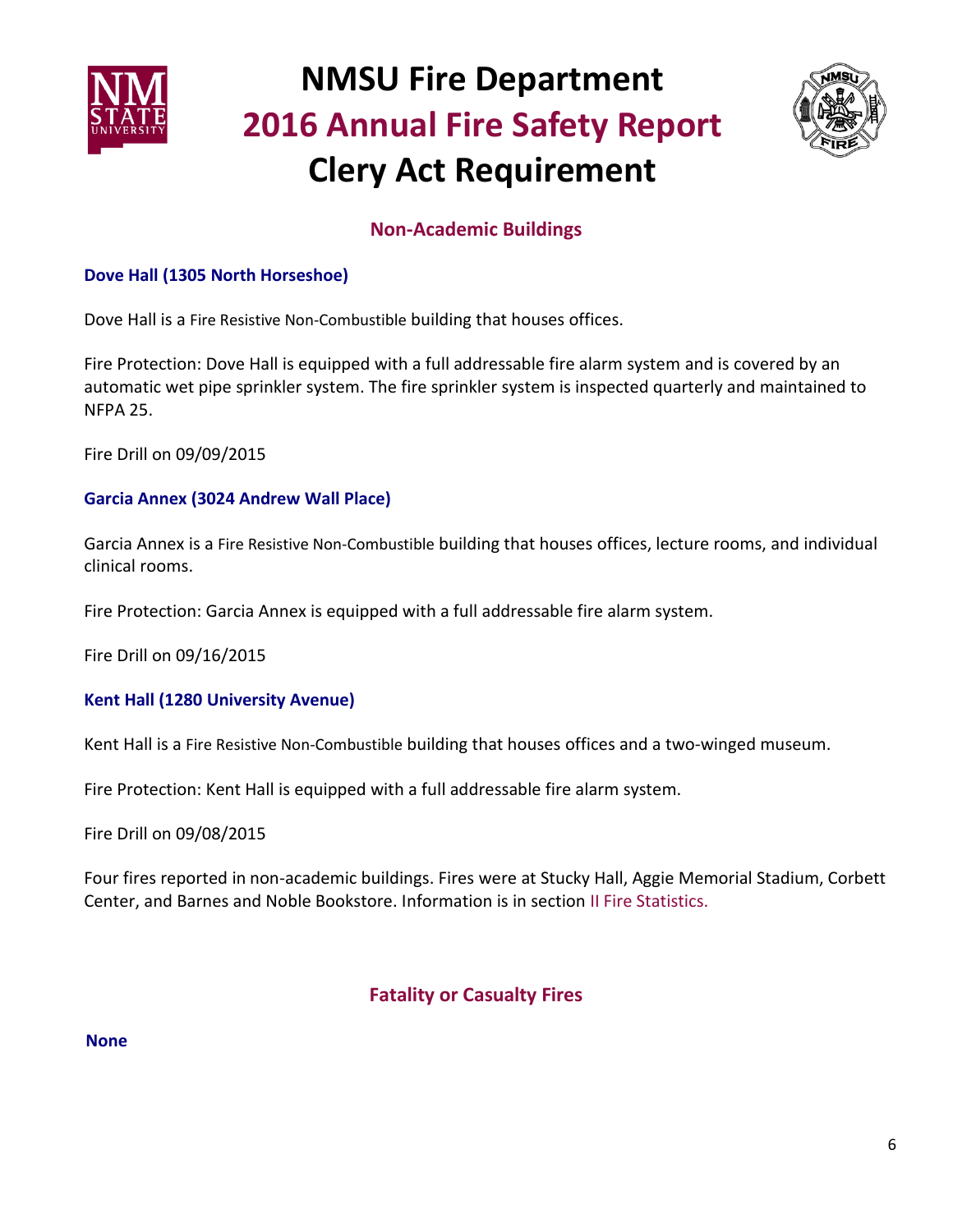



## **II. Fire Statistics**

## **2015 Digital Fire log**

| <b>DATE</b> | <b>ADDRESS</b>                             | <b>INCIDENT</b>                              |
|-------------|--------------------------------------------|----------------------------------------------|
| 02/04/2015  | 1506 Standley DR (Tom Fort Village)        | NFIRS 113 - Cooking fire, confined to        |
|             |                                            | container                                    |
| 03/21/2015  | Corner of Sweet Avenue and Greg Street     | NFIRS 150 - Outside rubbish fire, other      |
|             | (Preciado Park)                            |                                              |
| 04/13/2015  | 3545 Williams ST. # W27B (Vista Del Monte  | NFIRS 111 - Building fire                    |
|             | Apartments)                                |                                              |
| 04/30/2015  | 3170 Espina ST (Stucky Hall)               | NFIRS 118 - Trash or rubbish fire, contained |
| 05/08/2015  | 2625 Locust ST (Garcia Hall)               | NFIRS 118 - Trash or rubbish fire, contained |
| 07/29/2015  | 1390 Standley DR # B-2 (Cervantes Village) | NFIRS 162 - Outside equipment fire           |
| 08/18/2015  | 3120 Locust ST (Chamisa Village)           | NFIRS 151 - Outside rubbish, trash or waste  |
|             |                                            | fire                                         |
| 08/22/2015  | Corner of Wells St. & Locust Ave. (Greek   | NFIRS 131 - Passenger vehicle fire           |
|             | Housing)                                   |                                              |
| 09/02/2015  | 1455 Standley DR # R3 (Vista Del Monte     | NFIRS 113 - Cooking fire, confined to        |
|             | Apartments)                                | container                                    |
| 09/02/2015  | 1390 Standley DR # B-6 (Cervantes Village) | NFIRS 111 - Building fire                    |
| 09/14/2015  | 4203 Sam Steel Way (Cervantes Village)     | NFIRS 118 - Trash or rubbish fire, contained |
| 09/16/2015  | 4201 Sam Steel Way (Cervantes Village)     | NFIRS 151 - Outside rubbish, trash or waste  |
|             |                                            | fire                                         |
| 09/18/2015  | 4201 Sam Steel Way (Cervantes Village)     | NFIRS 151 - Outside rubbish, trash or waste  |
|             |                                            | fire                                         |
| 09/19/2015  | 1810 Stewart ST (Aggie Memorial Stadium)   | NFIRS 113 - Cooking fire, confined to        |
|             |                                            | container                                    |
| 09/21/2015  | 1651 Wooten DR (Cole Village)              | NFIRS 111 - Building fire                    |
| 09/26/2015  | 4401 SAM STEEL WAY # J (Cervantes          | NFIRS 118 - Trash or rubbish fire, contained |
|             | Village)                                   |                                              |
| 09/27/2015  | 3020 Andrew Wall PL (Chamisa Village)      | NFIRS 131 - Passenger vehicle fire           |
| 10/12/2015  | 3600 Arrowhead Park (Burrell College)      | NFIRS 111 - Building fire                    |
| 10/25/2015  | 1600 International Mall Room 148 (Corbett  | NFIRS 100 - Fire, other                      |
|             | Center)                                    |                                              |
| 12/01/2015  | 4201 Sam Steele Way (Cervantes Village)    | NFIRS 118 - Trash or rubbish fire, contained |
| 12/08/2015  | 1400 E University Ave (Barnes & Noble)     | NFIRS 154 - Dumpster or other outside trash  |
|             |                                            | receptacle fire                              |